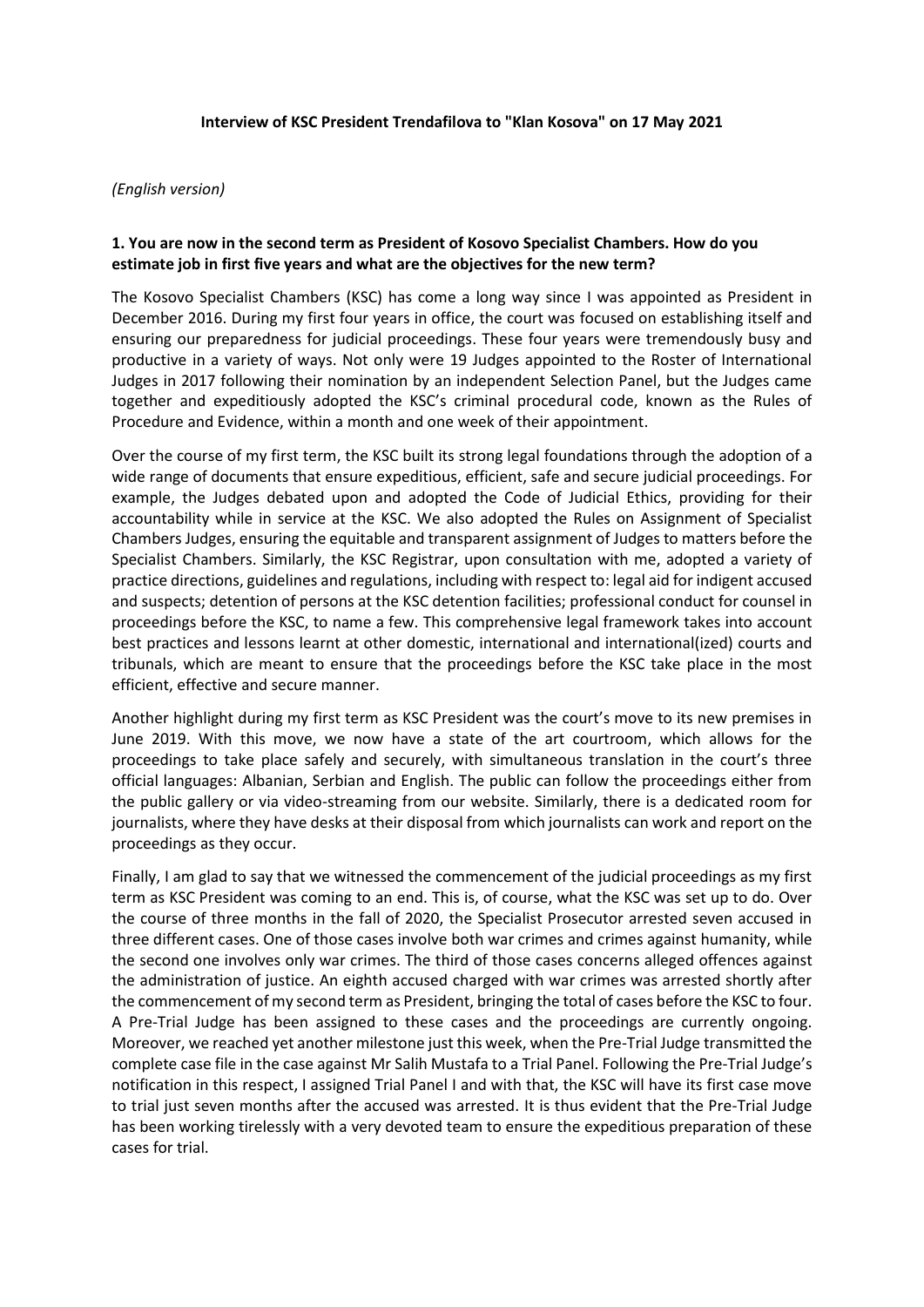I am excited for what my second term as KSC President has to bring. Along with the entire court, I will be focussed on fulfilling our mandate: ensuring secure, independent, impartial, fair and efficient criminal proceedings. The judicial proceedings are now well under way and we are all eager to demonstrate that we meet the high expectations placed on us. I am confident that the KSC will serve as a model for best practices to domestic and international criminal justice systems.

# **2**. **In a meeting with European diplomats, you were quoted saying that "there are attempts to undermine the work of the Kosovo Specialist Chambers" and then you warned of their increase. Who is pushing and has it grown the pressure as you said you expected?**

As you may have seen in the media, there have been a number of instances where attempts were made or alleged to have been made to undermine the work of the KSC following the announcement of the start of proceedings.

For example, over the course of last year, the Specialist Prosecutor's Office (SPO) brought charges against two individuals: Messrs Hysni Gucati and Nasim Haradinaj. They are alleged to have committed a number of offences against the administration of justice by disseminating information that could lead to the identification of witnesses and obstruction of the proceedings before the KSC and the SPO. Criminal proceedings against the two are currently ongoing.

Similarly, the Specialist Prosecutor, in opposing the interim release of the accused, has referred to attempts to "delegitimize" the court and "efforts to interfere with potential SPO witnesses".

The KSC take challenges to our mandate very seriously and our legal framework provides the SPO with the ability to charge any individual who allegedly commits offences against the administration of justice.

## **3. In Kosovo, there has been a request from various actors for the relocation of the court. How do you see this demand and how likely is it to happen in the future?**

In the 2014 Exchange of Letters signed by the then-President of Kosovo, Ms Atifete Jahjaga, and then-EU High Representative for Foreign Affairs and Security Policy, Baroness Catherine Ashton, it was agreed that the sensitive nature of the proceedings required that the Specialist Chambers be relocated outside of Kosovo.

The agreement to relocate the proceedings is binding and cannot be changed without the agreement of the parties involved. Moreover, the reasons for the relocation continue to exist: namely the sensitive nature of the proceedings and the need to ensure the safety and security of victims and witnesses. Importantly, we are not distracted by such requests for relocation. The KSC remains focused and fully committed to fulfilling its mandate independently, safely and in a professional manner.

### **4. In the past you said that the Special Court will not be an ethnic court. From what we have seen so far, all the invitations and all the arrested are Albanians. How do you explain this?**

This question is often raised and reflects a misunderstanding of the nature of this institution. I take this opportunity to explain the following: the Law on Specialist Chambers and Specialist Prosecutor's Office clearly stipulates that only individuals and not ethnic groups, organisations or any other entities can be charged with the crimes that fall within the KSC's jurisdiction. Specifically, these are crimes against humanity, war crimes and other crimes under Kosovo law, which were commenced or committed in Kosovo between 1 January 1998 and 31 December 2000 by or against citizens of Kosovo or the former Federal Republic of Kosovo. Indeed, the Law unambiguously reflects that the KSC is not established to commence proceedings against a particular ethnic group.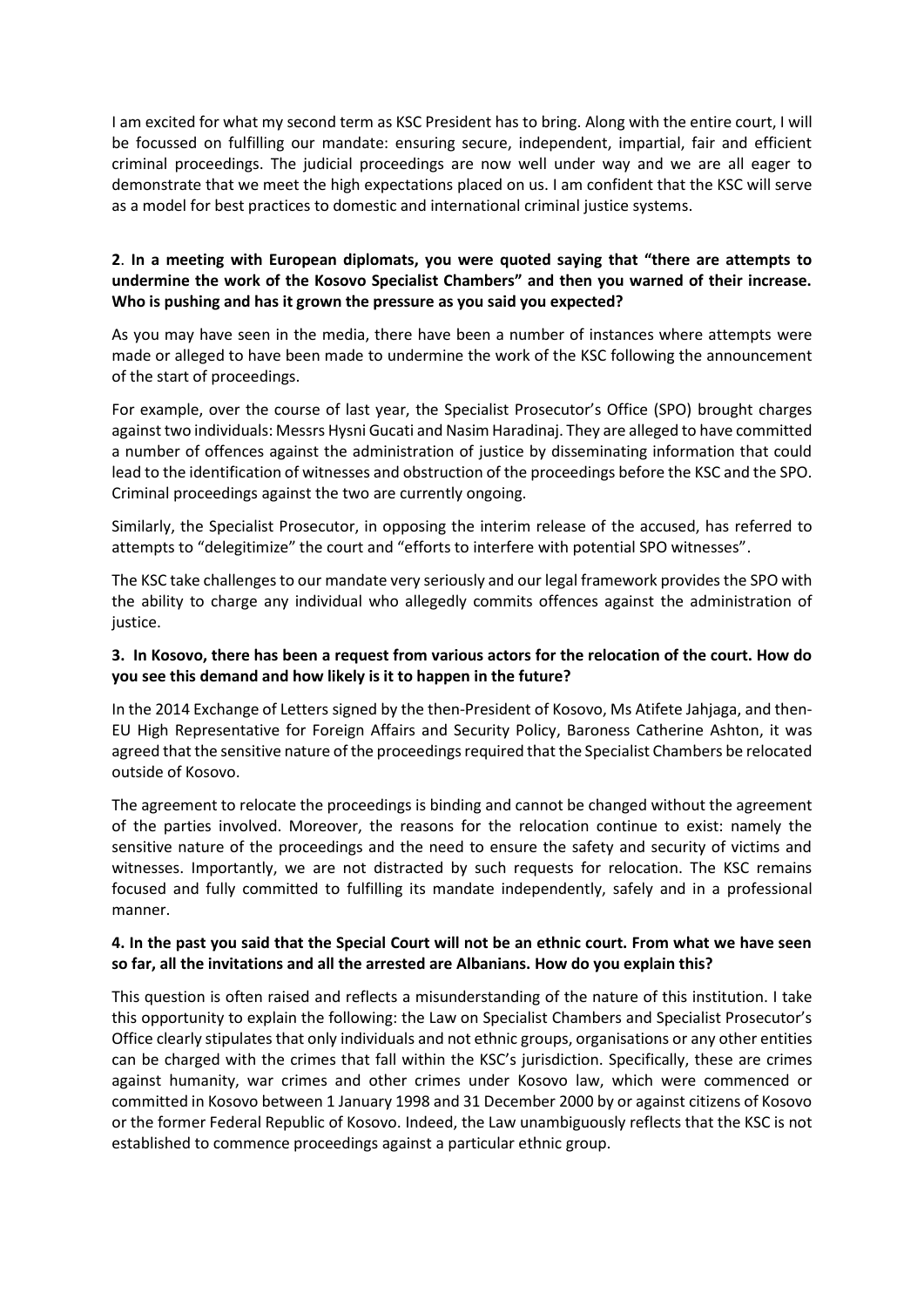In regard of the concrete cases before the Specialist Chambers, it should be recalled that the decision whom to charge lies exclusively with the Specialist Prosecutor, who acts independently and is the sole driving force in this respect. The Specialist Prosecutor makes such decisions based on the investigations of his Office and the availability of evidence. Thus, it is not for me or for anyone else to comment on the Specialist Prosecutor's choice of whom to indict. However, it is for us, the Judges of the KSC, to ensure that the proceedings against indicted individuals take place fairly and efficiently with due regard for the rights afforded to them and to take the decision on their guilt or innocence.

Finally, I would like to point out that the victims identified in the current indictments are from a variety of backgrounds or ethnicities. In other words, the diverse background of the victims further demonstrates that the KSC is not an "ethnic court".

# **5. In the second half of 2020, some documents were circulated in Kosovo that were said to be files of the Special Court, for what then the leaders of the KLA (UÇK) Veterans Organization were arrested. Do you think that the leak of these documents has harmed the witnesses and who is responsible for their public appearance?**

I cannot speak about the dissemination of information from the SPO or the effect this has had on witnesses. However, the Specialist Prosecutor did emphasize in a recent interview that his office has been in close contact with all witnesses to respond to their concerns.

What I can say is that witness support and protection is of the highest priority to the KSC and the SPO. There is a specialized unit, which ensures the well-being, safety and security of witnesses before, during and after trial. Judges can order a variety of protective measures in and outside the courtroom including using pseudonyms, testifying via video link or with voice and face distortion, so that the identity of the witness is kept confidential and their location remains unknown.

Finally, and as demonstrated by the recent case against Messrs Gucati and Haradinaj, the Law on Specialist Chambers and Specialist Prosecutor's Office provides that those who allegedly commit offences against the administration of justice, including by intimidating witnesses or disclosing their identity, can be prosecuted before the KSC.

# **6**. **From the work being done after the first arrests last year, in your point of view when the trials of the accused are expected to begin?**

We currently have four cases before the KSC, three of which are in the pre-trial phase of the criminal proceedings and our first case, which has recently been transmitted to a Trial Panel. This first case involves proceedings against Mr Salih Mustafa, who is charged with four counts of war crimes. On 5 May 2021, the Pre-Trial Judge notified me that he would be in a position to transmit the complete case file to a trial panel and on the same day, I assigned Trial Panel I to commence the trial in this case as soon as it receives the full case file.

The second case is against Messrs Hashim Thaçi, Kadri Veseli, Rexhep Selimi and Jakub Krasniqi, who are charged with six counts of crimes against humanity and four counts of war crimes. The Pre-Trial Judge has not yet indicated when this case will proceed to trial. This is a larger case and the timing will depend on a variety of factors, including the arguments presented by the parties during the pre-trial phase.

The third case involves Mr Pjëter Shala, who is charged with four counts of war crimes. Mr Shala was arrested in March 2021 and the case has thus just entered the pre-trial phase of the proceedings. Accordingly, the Pre-Trial Judge has not yet indicated when the case will be ready for trial.

Finally, there is the case against Messrs Hysni Gucati and Nasim Haradinaj, who are charged with two counts of criminal offences against the public order and four counts of criminal offences against the administration of justice and public administration. The Pre-Trial Judge tentatively indicated that this case could proceed to trial by 30 June 2021.